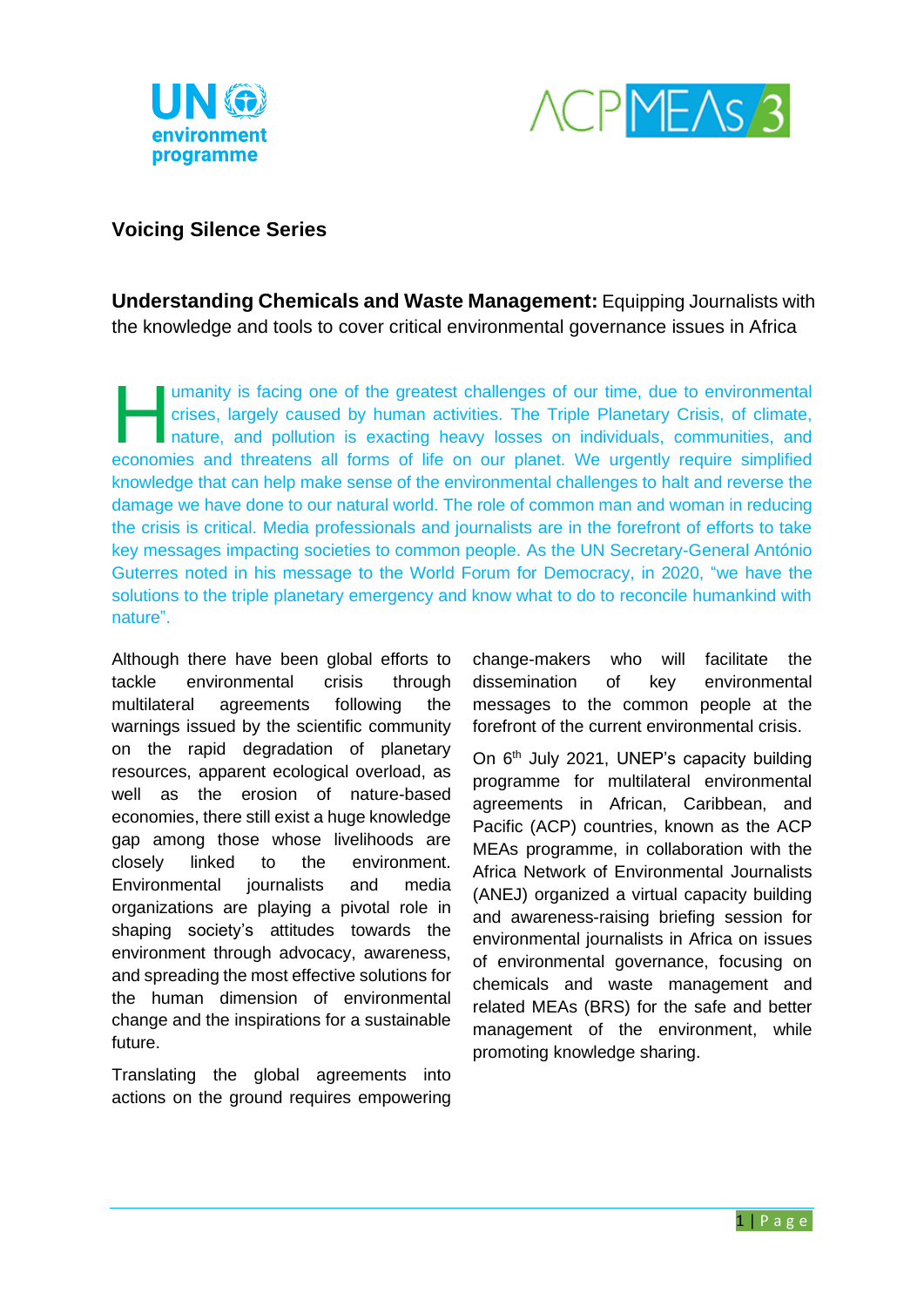

**Participants during the UNEP-ANEJ Virtual Briefing Session on 6 th July 2021**

The briefing brought together ninety-three participants from 48 countries in Africa, along with the Minister of Environment, Sustainable Development and Cango Basin from Democratic Republic of Cango, Her Excellency Ms. Arlette Soudan-Nonault, senior officials from Mauritania. During the session, participants were briefed on key issues related to chemicals and wastes, the implementation MEAs related to chemicals and waste (the Basel, Rotterdam and Minamata conventions), and plans for the forthcoming BRS COPs in 2021 and 2022.

In her opening remarks, the Minister of environment, sustainable development, and the Congo Basin, Ms. Arlette Soudan-Nonault, stressed on the link between human health and the environment, the damages to the continent caused by the mismanagement of hazardous chemicals and wastes, loss of biological diversity, and climate change. She also acknowledged the unprecedented destruction of the ecological systems whose existence conditions life on earth and called for international solidarity and cooperation for the management of chemicals and hazardous waste.



**Minister Soudan delivering her opening remarks as ANEJ President, Mr. Sidi and ACP MEAs Programme Manager, Dr. Balakrishna paying attention.**

Minister Soudan urged the participants to fulfill their civic duties as journalists by raising public awareness on the sound management of chemicals and waste to address urgent planetary challenges such as climate change, biodiversity loss, and gross inequalities affecting human rights and social justice. "*The role of media professionals is inescapable. It is certainly up to you to inform the public opinion about the reality and the risks of chemical pollution, amplifying and accompanying the actions of the public authorities. It is also up to you to say what is wrong and to draw the attention of the same public authorities when it is useful and necessary. This is how you fulfill your civic duty of greening minds and behaviors*," she noted.